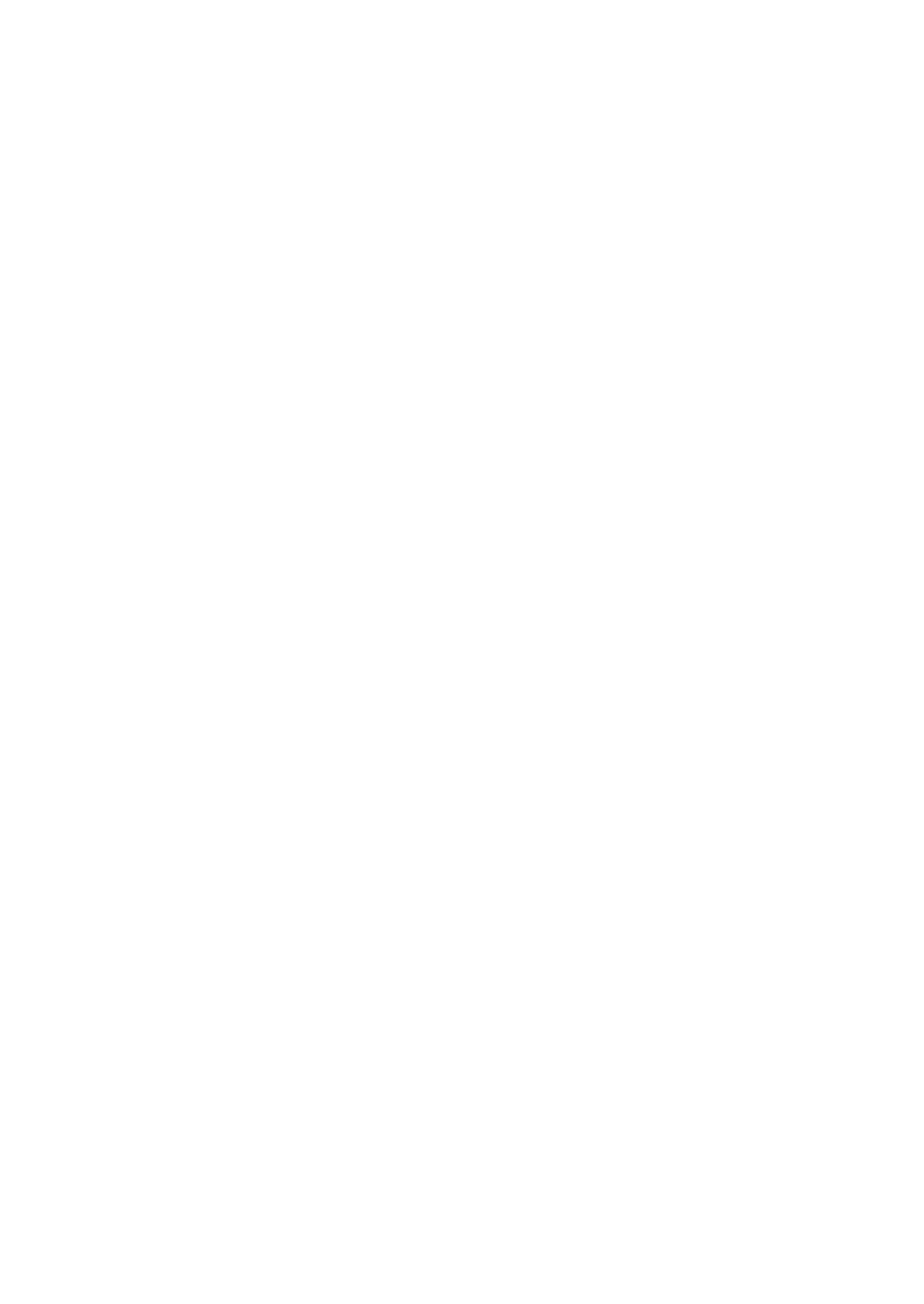## **Social Space, Physical Space, Representation of Space: Spatiality and Bourdieu's Theory of the Literary Field**

Josef Šebek

#### **Abstract**

In this paper the author analyses the forms of space in Pierre Bourdieu's field theory, looking in particular at the way they relate to one another and at the spatial aspects of the literary field in his book *The Rules of Art: Genesis and Structure of the Literary Field*. The first of these forms is what Bourdieu calls the "social space" and "social field", each of these referring to a structure of positions that exists objectively yet does not exist (primarily) in physical space or real (physical) interactions between social agents. In order to make this structure intelligible, Bourdieu creates various spatial schemata that range from simple diagrams to sophisticated visualisations based on multiple correspondence analysis. The relationship between this structure and physical/geographical space is a complicated matter, since relations in the social space or social fields will not necessarily coincide with actual spatial distances or proximities. Nevertheless, Bourdieu demonstrates – especially in the last period of his career – that it is necessary to study the relations among agents and the objectified forms of capital as they play out *within* physical/geographical space. The last part of the paper deals with the complicated relations of the three spatial aspects of Bourdieu's field theory as they are applied to the literary field. In this respect, the most interesting part of *The Rules of Art* is the "Prologue". In the rest of the book, spaces that are characteristically physical, such as salons and cafés, give way to non-spatial aspects of the literary field, above all literary texts, which Bourdieu conceives of as a privileged form of "position-taking" on the part of social agents.

#### **Keywords**

Pierre Bourdieu; theory of practice; space; social space; social field; physical space; geographical space; literary field; multiple correspondence analysis.

This work was supported by the European Regional Development Fund-Project 'Creativity and Adaptability as Conditions of the Success of Europe in an Interrelated World' (No. CZ.02.1.01/0.0/0.0/16 019/0000734).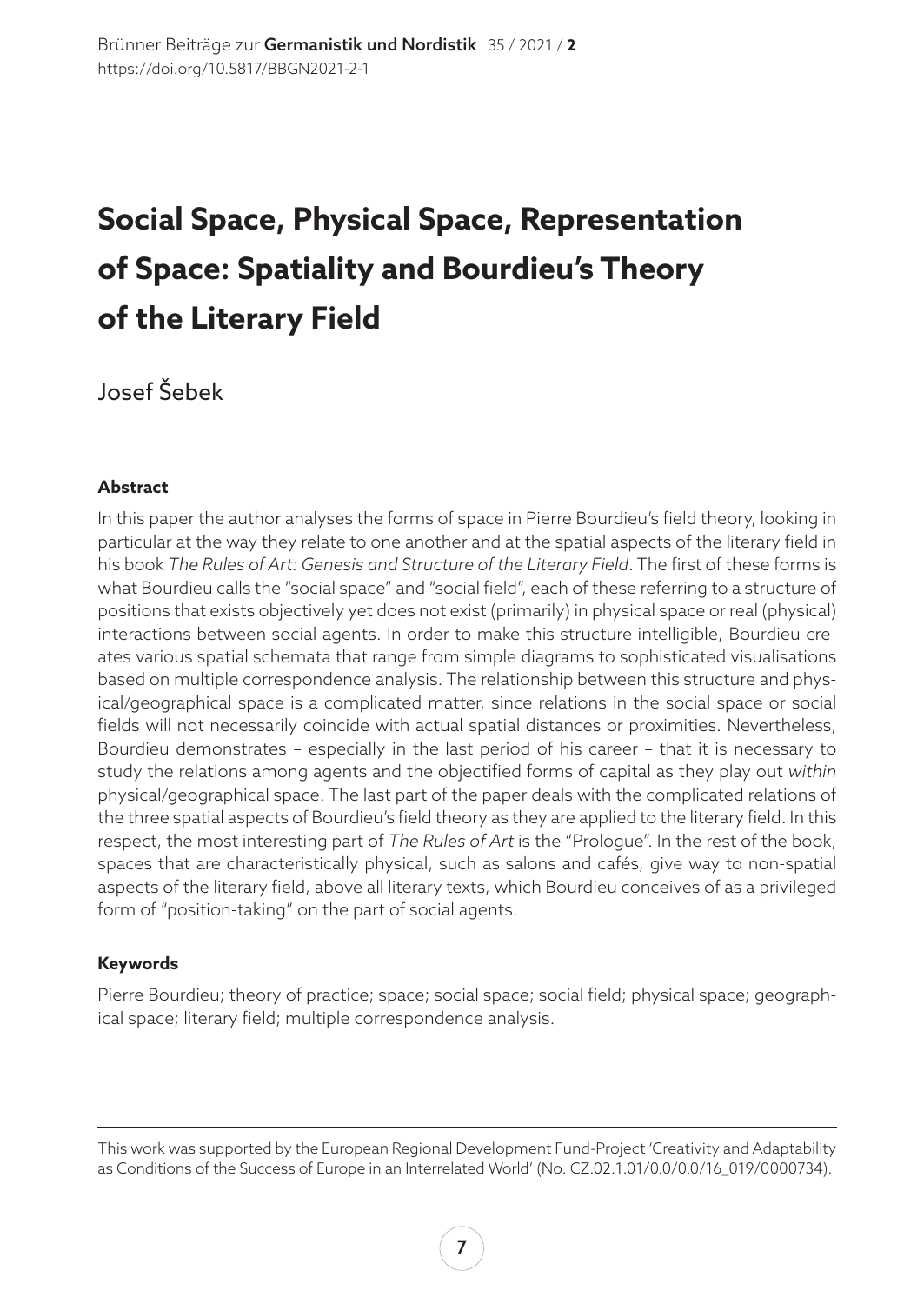[N]othing is more difficult than to escape reified social space in order to think it, especially in its relation to social space. And this is all the more true given that social space is, as such, predisposed to being visualized in the form of spatial schemata and that the language most commonly used to talk about it is loaded with metaphors borrowed from physical space. (Bourdieu 2018: 108)

The term "social field", one of the core concepts of Pierre Bourdieu's theory of practice, has distinct spatial implications: as a segment of social space, a social field is undoubtedly "located". Moreover, Bourdieu uses spatial schemata to represent social space as well as particular social fields. Yet a social field can be identified neither with the geographical location of its agents and objectified forms of capital nor with the spatial schemata that allow us to visualise them. Things get even more complex when we look to the mutual relations among different fields, their position vis-à-vis the field of power, and the way in which several social fields can "share" the same geographical habitat. However vast the theoretical terrain, my aim in this paper is relatively modest. First, I will try to elucidate the interrelations of the three basic spatial aspects of Bourdieu's field theory: the social space/field, visual representations of the social space/field, and physical or geographical space. Then, in a brief analysis, I will show how Bourdieu engages these spatial aspects in his theory of the literary field.

The relationship between Bourdieu's theory of social practice and physical or geographical space is a complicated matter. As commentators have shown, social practice is strongly associated with particular spaces and spatial patterns in Bourdieu's ethnological research during the 1960s on Kabylia and his native region of Béarn (Painter 2000: 253; Savage 2011: 512–513; Lebaron – Le Roux 2013: 108; Wacquant 2018: 92–97). For instance, according to Bourdieu, traditional Kabyle houses involve spatial patterns – in the way they are built and furnished as well as in the way they are used – that are homologous to the structure of social relations and the habitus of the Kabyle people (Bourdieu 1977: 90–91). Later, when Bourdieu was elaborating his theory of social fields, his attention shifted away from physical and geographical space towards the more abstract – yet objectively existing – social space (see section 1). The relations in the social space that matter are not immediately observable in the interactions among social agents, and do not necessarily translate into relations in physical space. Nevertheless, his seminal works from the 1970s and 1980s contain remarkable passages on the connection between social and physical space, as well as concrete analyses of their homologies (see section 3). In the 1990s Bourdieu turned once more to the power dynamics that plays out in physical space and its relationship to social space and social fields (cf. Savage 2011; Hanquinet – Savage – Callier 2012; see section 3).

## **1. Social Space and Social Field**

Any attempt to understand spatial aspects of the social field must begin with the questions: Where does the social field exist? Is it an objectively existing entity? And if so, what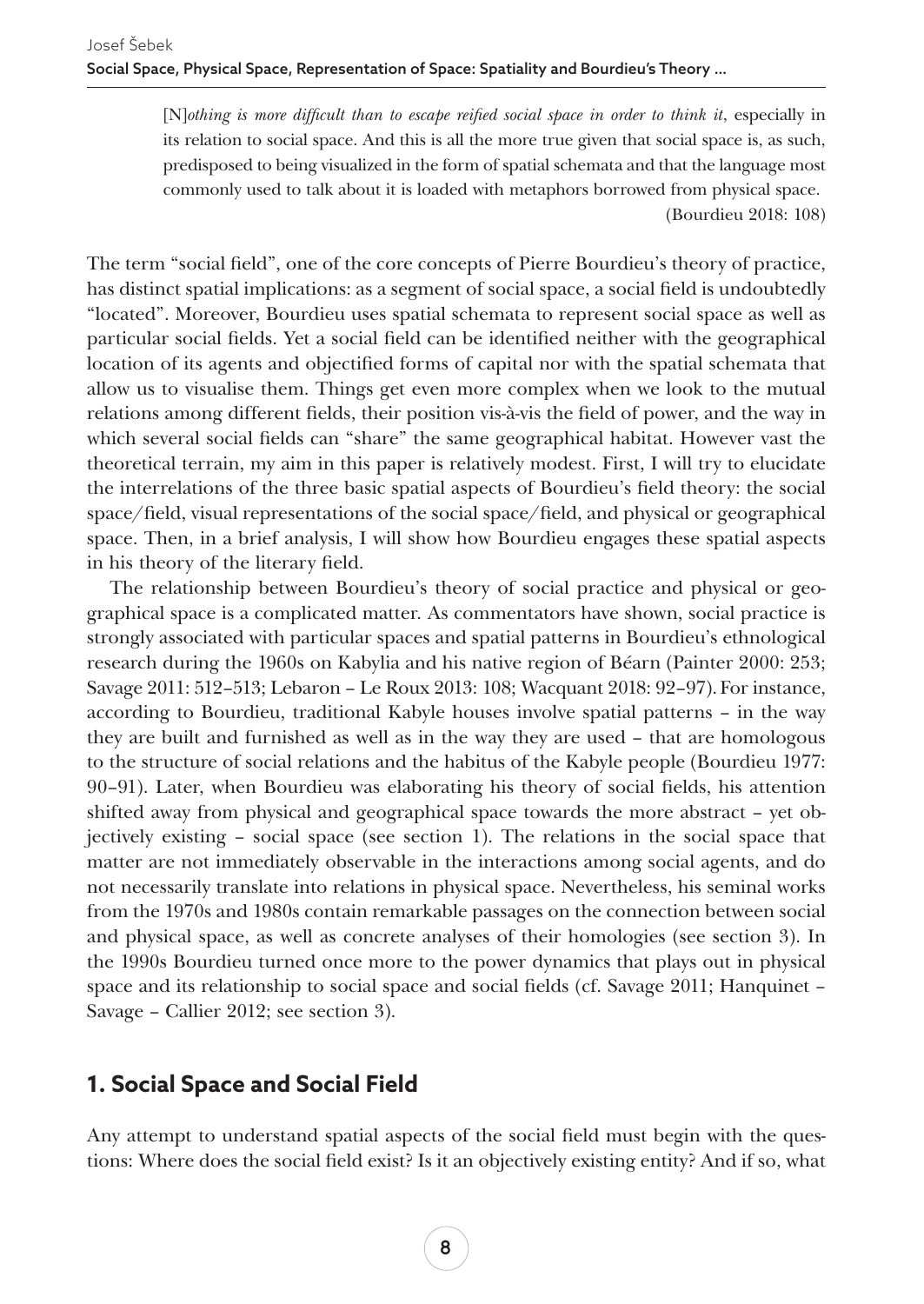kind of entity it is? According to Bourdieu, a social field is a semi-autonomous segment of the social space. This immediately brings us to another set of intricate problems: What is the relation of the field to the social space? How are different social fields in the same social space – which Bourdieu typically defines along national lines – related to one another? How are social fields further divided into subfields? For the purposes of the present argument, however, we may simply observe that the mode of existence of the social field is the same as that of the social space, so that the most appropriate general answer to our initial questions is that social space and social fields exist objectively but cannot be directly identified with physical or geographical spaces, nor with the interactions of social agents or their specific points of view. They are spaces of positions defined by their mutual relations. As Bourdieu succinctly puts it in an early text on "some properties of fields":

Fields present themselves synchronically as structured spaces of positions (or posts) whose properties depend on their position within these spaces and which can be analysed independently of the characteristics of their occupants (which are partly determined by them). (Bourdieu 1993: 72)

A more complex definition from the book *Distinction: A Social Critique of the Judgement of Taste* draws attention to the relationship between the social space, its representation, and physical/geographical space:

The mere fact that the social space described here can be presented as a diagram indicates that it is an abstract representation, deliberately constructed, like a map, to give a bird's-eye view, a point of view on the whole set of points from which ordinary agents (including the sociologist and his reader, in their ordinary behaviour) see the social world. Bringing together in simultaneity, in the scope of a single glance – this is its heuristic value – positions which the agents can never apprehend in their totality and in their multiple relationships, social space is to the practical space of everyday life, with its distances which are kept or signalled, and neighbours who may be more remote than strangers, what geometrical space is to the "travelling space" [...] of ordinary experience, with its gaps and discontinuities. (Bourdieu 1984: 169)

According to Bourdieu, the space of positions exists objectively; it is a structure apprehended by social agents endowed with the appropriate habitus and *illusio* – the same motivation to "play the game". Positions in the field are "adopted" or "enacted" by agents, and the social field is structured by various forms of capital (principally economic, cultural, social, and symbolic; cf. Bourdieu 1997). These forms exist in an embodied as well as objectified state. In the objectified state, they entail an aspect of the physical space and geography (e.g. living in a neighbourhood; see section 3).

Having briefly addressed the ontological question, we must ask a question of a more epistemological nature: How can social spaces and social fields be known? As suggested by the passage quoted above, there are two basic kinds of knowledge: the practical knowledge of the social agent and theoretical knowledge of the scholar. The first tends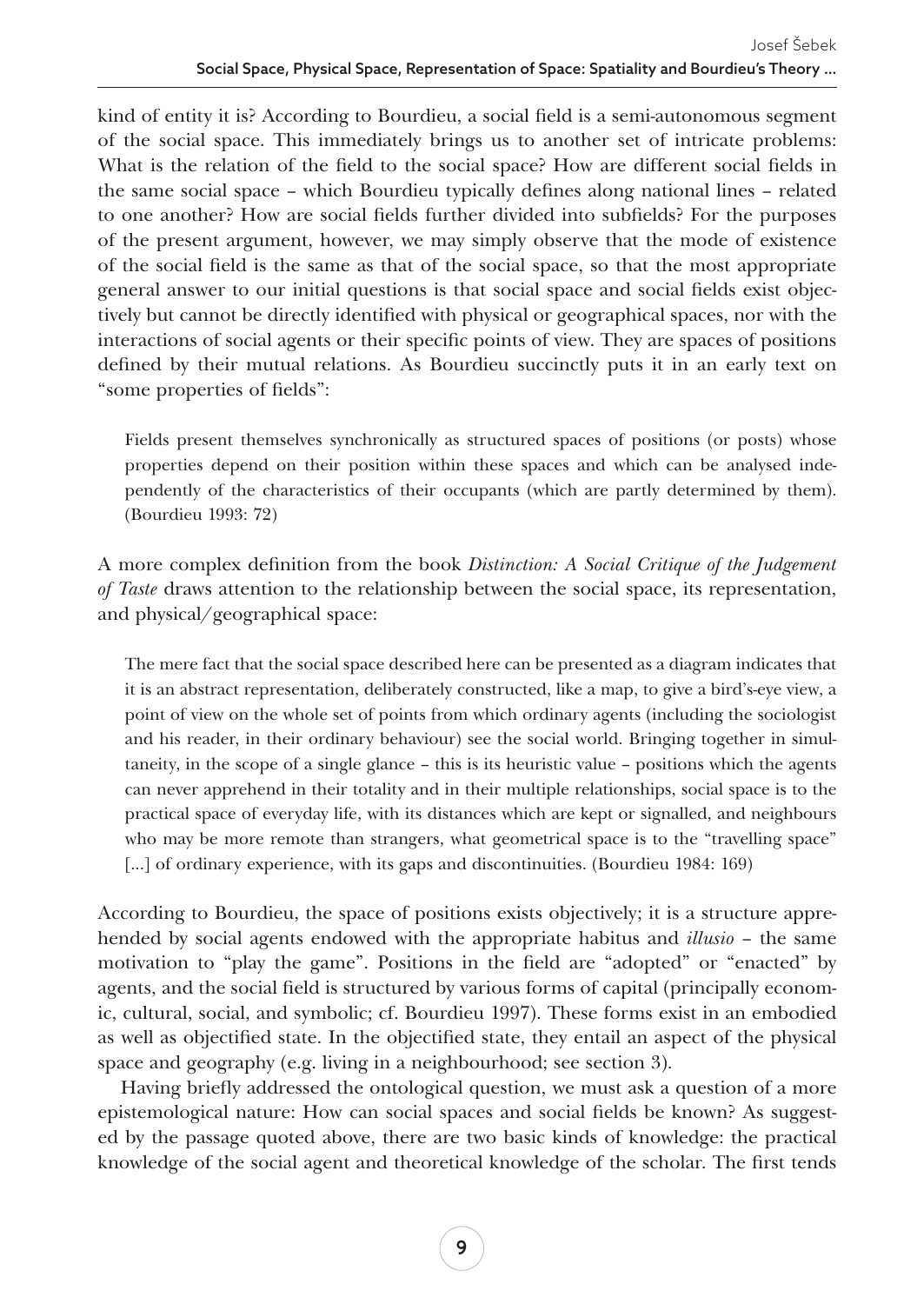to treat the social field as a "field of struggles", where knowledge is a practical necessity in the context of maintaining one's position (whether this involves preserving a sum of capital already appropriated or increasing it). The scholar, by contrast, tends to see it rather as a "field of forces": a structure that can be studied and visualised (Bourdieu 2020: 211–213).

While social agents are certainly capable of meditating on their behaviour or the behaviour of others, or even on the structure of positions in the field, they are more likely simply to *act* in the field, adopting positions on the basis of their dispositions, their accumulation of capital, and the positions available to them. Their understanding of the social space and a particular social field can be profound, yet it is practical in its nature and limited in each case to an individual point of view. The agent approaches the social world not as a thing to be contemplated but as a world in which to live and act.

The field is never as transparent to an agent as it may be to a scholar, who strives to see it from the "bird eye's view", i.e., to identify actual positions available in a field, work out their relations, and eventually make it intelligible through a visual schema. This attitude, however, is also deeply problematic, since the scholar tends to impute to social agents his or her own distanced way of looking at the social world, a perspective firmly rooted in the peculiar conditions of the "scholastic point of view". We see this tendency most clearly, for instance, in the presupposition that practice is governed not by social agents' strategies and improvisations but by sets of rational rules (see Bourdieu 2000: 1–84). Analysis of the character of a particular field, its stakes, and the behaviour of its agents thus tends to be biased. In order to theoretically understand social practice, it is therefore necessary to keep in mind the difference between these two perspectives, practical and "scholastic", which requires in turn the introduction of scientific reflexivity. Bourdieu dedicates much of his theoretical effort to describing the mechanism of the "objectification" of the scholarly point of view along these lines (cf. Bourdieu 2000: 118–122; Bourdieu 2004: 85–114).

Moreover, the social field is not a mimetic concept but a heuristic tool created to help analyse and interpret the social world (cf. Thomson 2008: 74). We may find this distinction rather difficult to grasp, given that Bourdieu goes to some length to emphasise that the social field exists "objectively" – all the while warning that one must not mistake "the model of reality [for] the reality of the model" (Bourdieu 1990a: 39). The field exists "objectively" primarily in the perception of the agents since they experience the effects of the field; the "bird's eye view", however, is excluded from this experience. The scholar who reconstructs the field inevitably also constructs it, chooses the scale and granularity of analysis, and selects from a large number of possible aspects only those which will most adequately describe individual positions in the field. Julien Duval thus notes that social space and social fields are "constructed" by the scholar in the very act of analysis and that "fields or social space" are "theoretical spaces" (Duval 2013: 111; cf. ibid.: 113, 114).<sup>1</sup> The "bird's eye" then resides in the scholarly method itself, in the processing and

<sup>1</sup> Frédéric Lebaron and Brigitte Le Roux similarly maintain: "To *construct* a field, from the point of view of empirical sociology, consists in geometrically modelling the 'social distances' between individuals, using Euclidean distance as a measure" (Lebaron – Le Roux 2013: 108; emphasis added).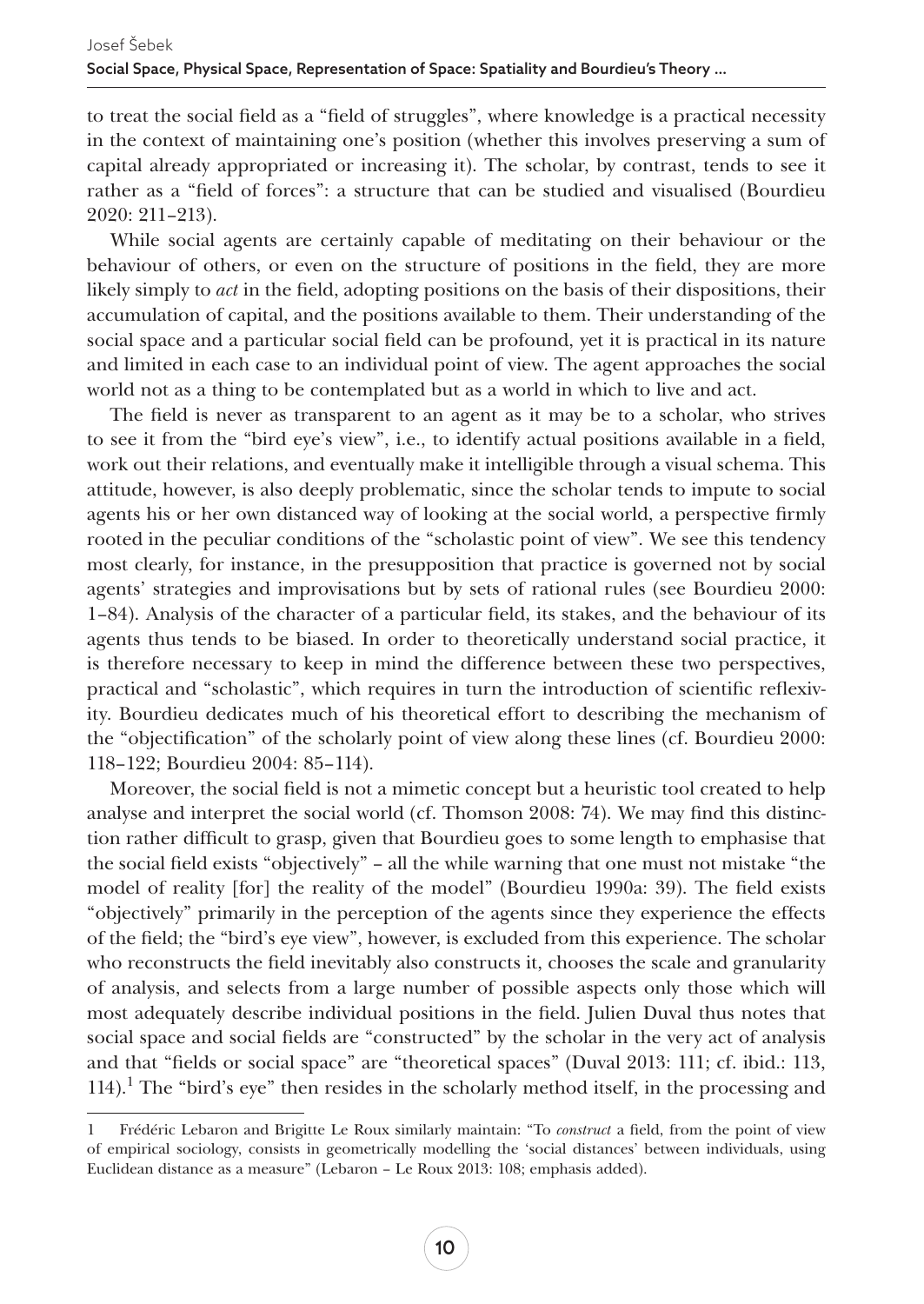visualisation of data and its results, always based on prior hypotheses about the nature of the social space.

## **2. Spatial Representations of Social Space and Social Fields**

The field as well as the whole social space can be – or rather *must* be – visualised, schematically captured, but this visualisation depends entirely on the particular aspects selected for a given study. It is impossible to directly grasp the social field as an "objective structure" (Bourdieu 2020: 248); it can only be verbally described or visually represented. According to Frédéric Lebaron and Brigitte Le Roux, Bourdieu's concept of the social field is itself "closely related to the practice of empirical research and, more specifically, to a particularly original use of the statistical instruments at hand when Pierre Bourdieu made it the central aspect of his theoretical edifice" (Lebaron – Le Roux 2013: 107). In developing his field theory, Bourdieu was influenced by methods of statistical data analysis that had been greatly improved in the course of the 1960s (especially with regard to techniques developed by Jean-Paul Benzécri), not only on the plane of the graphic "interface" but also on the more theoretical level (ibid.). Lebaron and Le Roux aptly summarise the objectives of the methods adopted by Bourdieu:

It must make possible, in the first phase, an operationalisation of the different fundamental dimensions of social space – that is, the different kinds of capital, economic, cultural, social, and symbolic; the phase that follows consists of combining them in order to obtain a geometrical modelling of the data, which is also a summary of the whole set of social regularities. The horizon of this application is the study of the global social space and the sub-spaces that constitute it (the fields, the most important of these being the field of power). (ibid.: 108)

Among Bourdieu's methods of visualisation we find various alternatives, from basic schemata of the social space and the social field to point clouds produced by multiple correspondence analysis (MCA). The basic diagram of social space and social fields as such presents a strong theoretical hypothesis. In the conventional visualisation, the diagram consists in a vertical axis representing the total amount of capital (the amount increases going upward), and a horizontal axis representing the opposition between economic capital (right) and cultural capital (left). The principal hypothesis is that it is the type and amount of capital that is decisive for a position in the social space or in a given field; the model must also take into account mutual conversions of individual forms of capital (cf. Bourdieu 1997: 53–55). The value of the axes can be modified to suit particular fields: in the literary field, for example, the vertical axis can represent the degree of consecration of social agents in the field as it relates to their "social age" (Bourdieu 1995: 122).

A further methodological step in the visual representation of the field is the MCA, which introduces a point cloud of positions into this general schema of the social space or of a particular social field. Bourdieu uses this method in *Distinction* and other works, developing its most advanced version – according to Lebaron and Le Roux (2013: 109)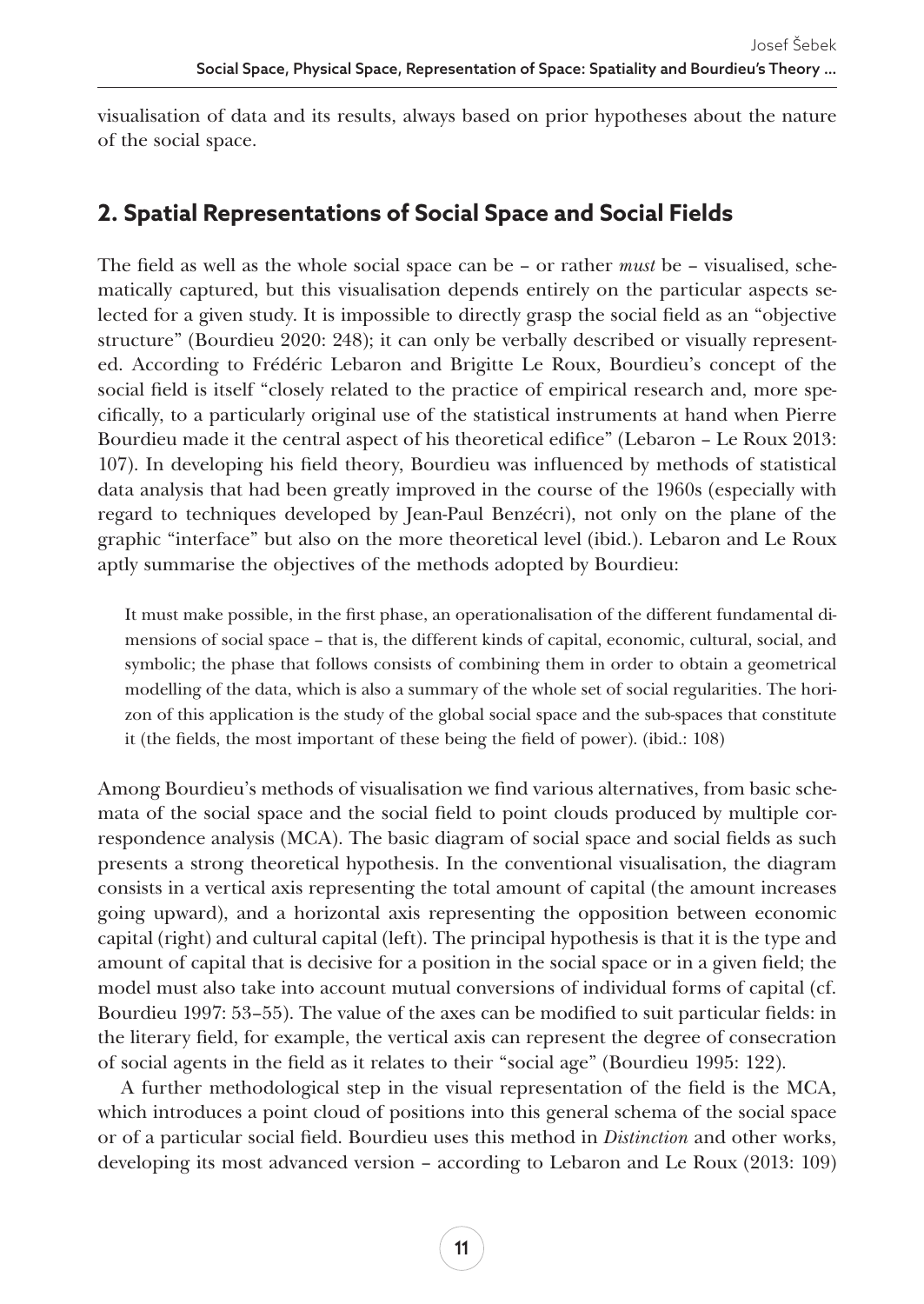– in his article on the field of French publishing houses (Bourdieu 1999b). Preparation of data for the MCA is critical, and to select particular factors is "to ask what characteristics are effective in the field" (Duval 2013: 114). Moreover, different scholars may select different factors for the same field (ibid.). This invariably leads to a situation in which the adoption of hypotheses, creation of models, and selection of data all tend to influence the results of the MCA and vice versa, suggesting a circular relationship between methods and results: "The structure of a field can emerge exclusively from the set of data constructed specifically for this purpose and already with reference to the notion of the field" (ibid.: 115).

Interestingly, Bourdieu compares the diagrams produced by the MCA to geographical maps (Bourdieu 1984: 169 – see the quotation is section 1; cf. Duval 2013: 118). In considering such a comparison we may observe that while a geographical map represents actual physical space, it also allows us to visualise various aspects that cannot be grasped in situ, and to this extent can be said to "construct" a place. The panoramic point of view presented by a geographical map significantly differs, for example, from that of a photo of the same physical space. There is also an important difference, however, between the map and Bourdieu's diagrams, insofar as neither social space nor social fields exist in any directly physical sense. Rather, these can only be grasped theoretically, by way of the kinds of sociological methods we have been discussing here (as opposed to the "practical" perception of an agent *as part* of the social space or field; see above).

The diagrams resulting from the MCA must always be brought back not only to the question of the selection and preparation of data, but also to the problem of what can and cannot be represented. As Julien Duval so aptly points out, individual agents will inevitably be reduced to just a couple of aspects, though this can be partially remedied by combining the MCA with qualitative methods, such as interviews (Duval 2013: 119). For the MCA it is also particularly difficult to grasp the temporal aspect of the development of the social space or the social field (ibid.: 122).

Both the basic diagrams and the MCA are scholarly tools: ways of representing and "mapping". It can be said that the field as a whole, seen from the "bird's eye view", is intelligible *exclusively* through visualisations, usually combined with verbal description and explication. It is a representation of something that does not exist in physical/geographical space, although it certainly has important *relations* to it. After all, agents are embodied, situated in real space and in a physical environment, just as certain kinds of capital exist in an objectified or "materialised" state.

#### **3. Physical and Geographical Space as a "Reification" of Social Space and Fields**

As is now evident, the field does not exist physically or geographically in any literal sense. We must add, however, that it could not exist *without* the interactions between social agents that take place in physical time and space, nor without the various forms of capital that are objectified in things and places. At the same time, not *all* forms of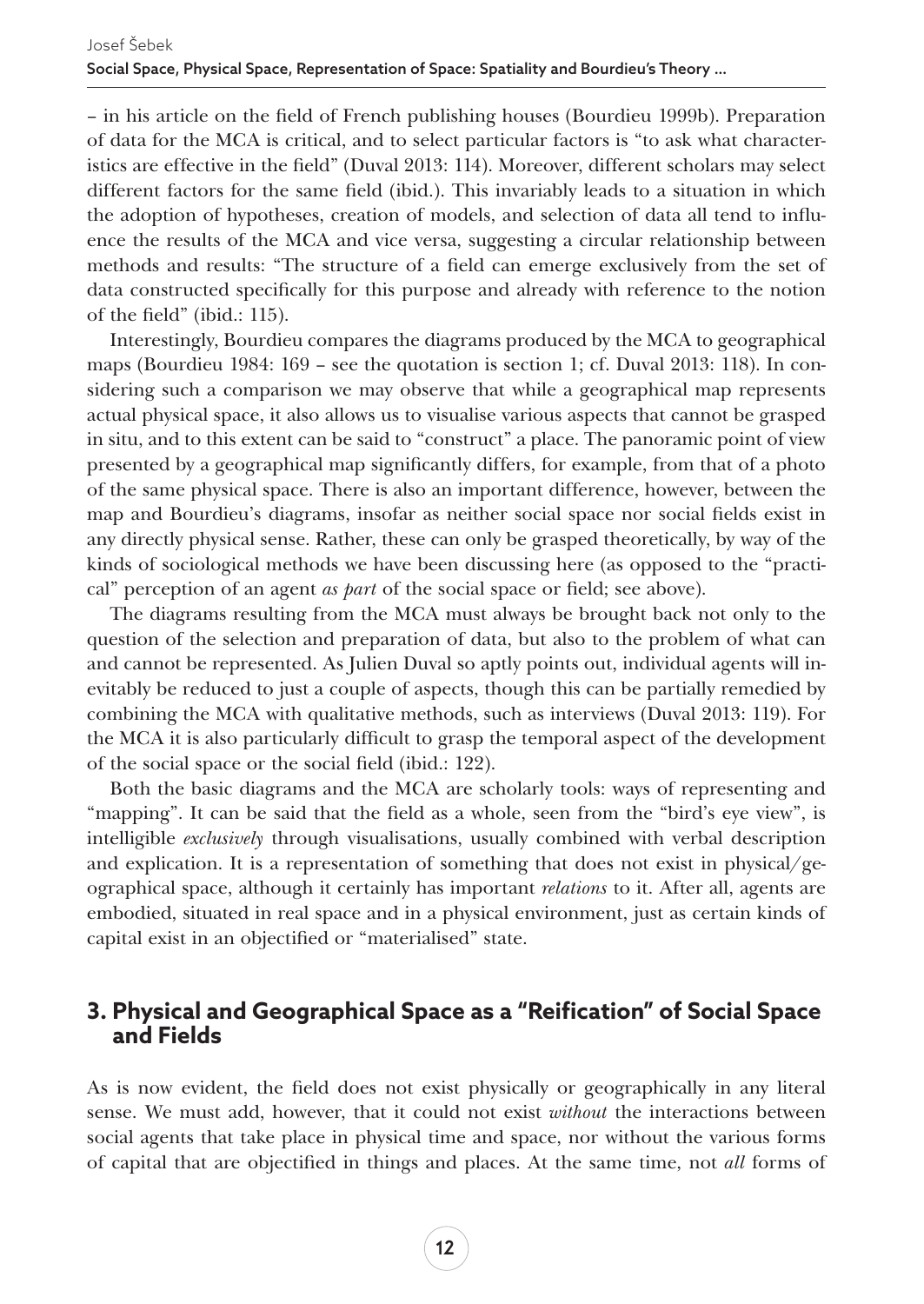capital are objectified, just as not *all* interactions take place in physical space and time. Moreover, even those interactions and forms of capital that have a physical or geographical aspect could not be said to exist in any meaningful way if they did not coincide with a relevant habitus or perceptions on the part of social agents.

The concept of the social space and field was elaborated in part as an alternative to the "too obvious" spatial relations of real agents, relations which often serve only to *conceal* or make invisible structural relations that cannot be directly observed in the real situation, but which govern practice and are "taken into the game" by social agents. Two quotes will help to clarify the scope Bourdieu gives to physical space in his theory of fields:

One can […] compare the social space to a geographical space within which regions are divided up. But this space [i.e. the social space] is constructed in such a way that the agents, groups or institutions that find themselves situated in it have more properties in common the closer they are to each other in this space; and fewer common properties, the further they are away from each other. Spatial distances – on paper – coincide with social distances. The same is not true in real space: it is true that one can observe almost everywhere a tendency to segregation in space; people close to each other in the social space tend to be close together – by choice or necessity – in the geographical space; however, people who are very distant from each other in the social space can encounter one another, enter into interaction, at least briefly and intermittently, in physical space. The interactions, which are accepted at their face value by people of an empiricist disposition – one can observe them, film them, record them, in short they are tangible – conceal the structures that are realized in them. It's one of those cases in which the visible, that which is immediately given, conceals the invisible which determines it. One thus forgets that the truth of the interaction is never entirely to be found in interaction as it is available to observation. (Bourdieu 1990b: 127)

It is precisely this tendency on the part of physical and geographical relations to conceal the (more meaningful) interactions in social space – to shift our attention to what is problematically "evident" in the spatial context – that abstract representations of social space and fields and their schemata are meant to overcome. On the other hand, it is apparent that real spatial relations of proximity and distance, as well as "co-occurrence" and interactions between agents in the same geographical space can sometimes express the structures of the social space or field. This raises the question: Does physical space constitute a relevant factor that can help to understand social space, or is it just a secondary "reification"? In the following passage from *Distinction*, actual spatial relations add an important layer to our understanding of social space and fields:

To account more fully for the differences in life-style between the different fractions [of society] – especially as regards culture – one would have to take account of their distribution in *socially ranked geographical space*. A group's chances of appropriating any given class of rare assets […] depend partly on its capacity for the specific appropriation, defined by the economic, cultural and social capital it can deploy in order to appropriate materially or symbolically the assets in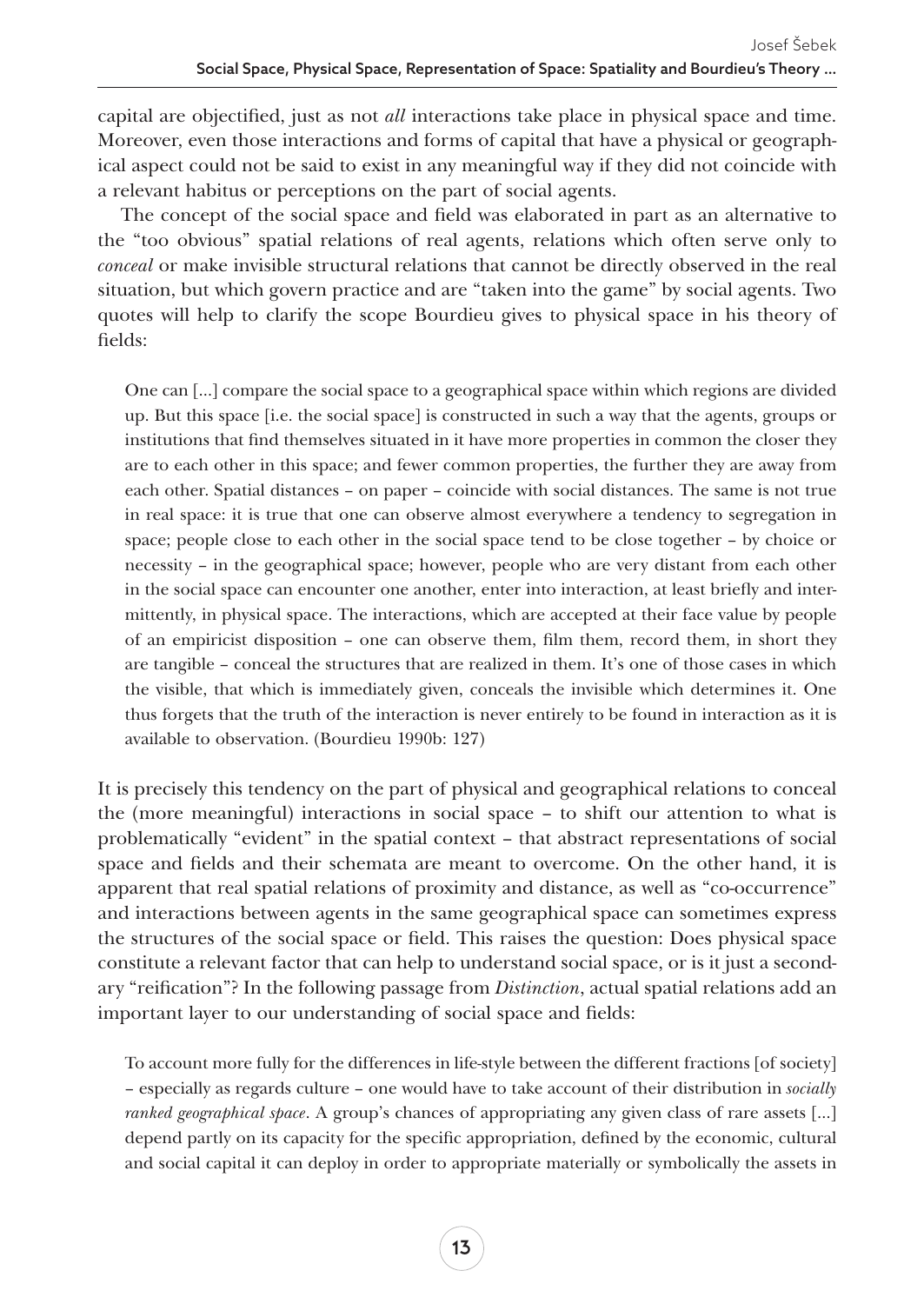question, that is, its position in social space, and partly on the relationship between its distribution in geographical space and the distribution of the scarce assets in that space. […] In other words, a group's real social distance from certain assets must integrate the geographical distance, which itself depends on the group's spatial distribution and, more precisely, its distribution with respect to the "focal point" of economic and cultural values […]. (Bourdieu 1984: 124)

To better understand the structures of social space we need to *map them onto* geographical space, allowing us to visualise how such factors as social distance and the relative positions of individuals and groups translate into a certain spatial distribution. We may then see how this distribution reflects variations in economic and cultural capital objectified in "scarce" things and places.

As we turn our attention to Bourdieu's late thinking on the relationship between social space and physical space, it will be helpful to consider the reception of his work in the field of spatial studies, especially in the context of social geography and urban studies. While in the past Bourdieu's work never elicited more than modest interest among geographers (Painter 2000: 246–252), there has recently been more widespread effort to understand his theory of space. Mike Savage, for example, points to Bourdieu's "shift from a more structural to a more spatialized mode of analysis in his later work" (Savage 2011: 512), and to the fact that field theory has become for him "a means of recognizing the complex interplay between social and physical space" (ibid.). That results in "a reorientation of the concept of the field, in which the properties of social space are partly inferred from the analysis of physical space, and in which […] the relationship between the social and spatial is of greater analytical interest" (ibid.: 514). In their Bourdieusian analysis of the distribution of cultural capital in social and physical space throughout the Brussels metropolitan area, Savage and his colleagues even maintain that in *Pascalian Meditations* Bourdieu goes so far as to note "how certain properties of social space are *derived* from physical space" (Hanquinet – Savage – Callier 2012: 513; emphasis added). Although Savage contrasts Bourdieu's renewed interest in space with the spirit of his older writings, the longer passage above regarding lifestyle as a function of geographical space (from *Distinction*) is itself an indication that such considerations are not completely absent from his works of the 1970s. It should also be noted that while Bourdieu gave more attention to the relationship between social space and physical space in his writings of the 1990s, he left the role of physical space in the field theory as something of an open question and a topic for further elaboration.

Recent studies dealing with Bourdieu's understanding of the relationship between social space and physical space largely focus on his text "Site Effects", which appears as a chapter in *The Weight of the World: Social Suffering in Contemporary Society* (cf. Painter 2000; Savage 2011; Hanquinet – Savage – Callier 2012). I will now proceed to give a brief analysis of that text, including material from an earlier draft of "Site Effects" that was recently published in the English translation by Loïc Wacquant.<sup>2</sup> Bourdieu's point of departure is largely consistent with his older views on physical space as they are briefly

<sup>2</sup> It was presented by Bourdieu in Paris in May 1991 (Bourdieu 2018: 106; cf. Wacquant 2018: 97). The original publication of the book *The Weight of the World* dates to 1993.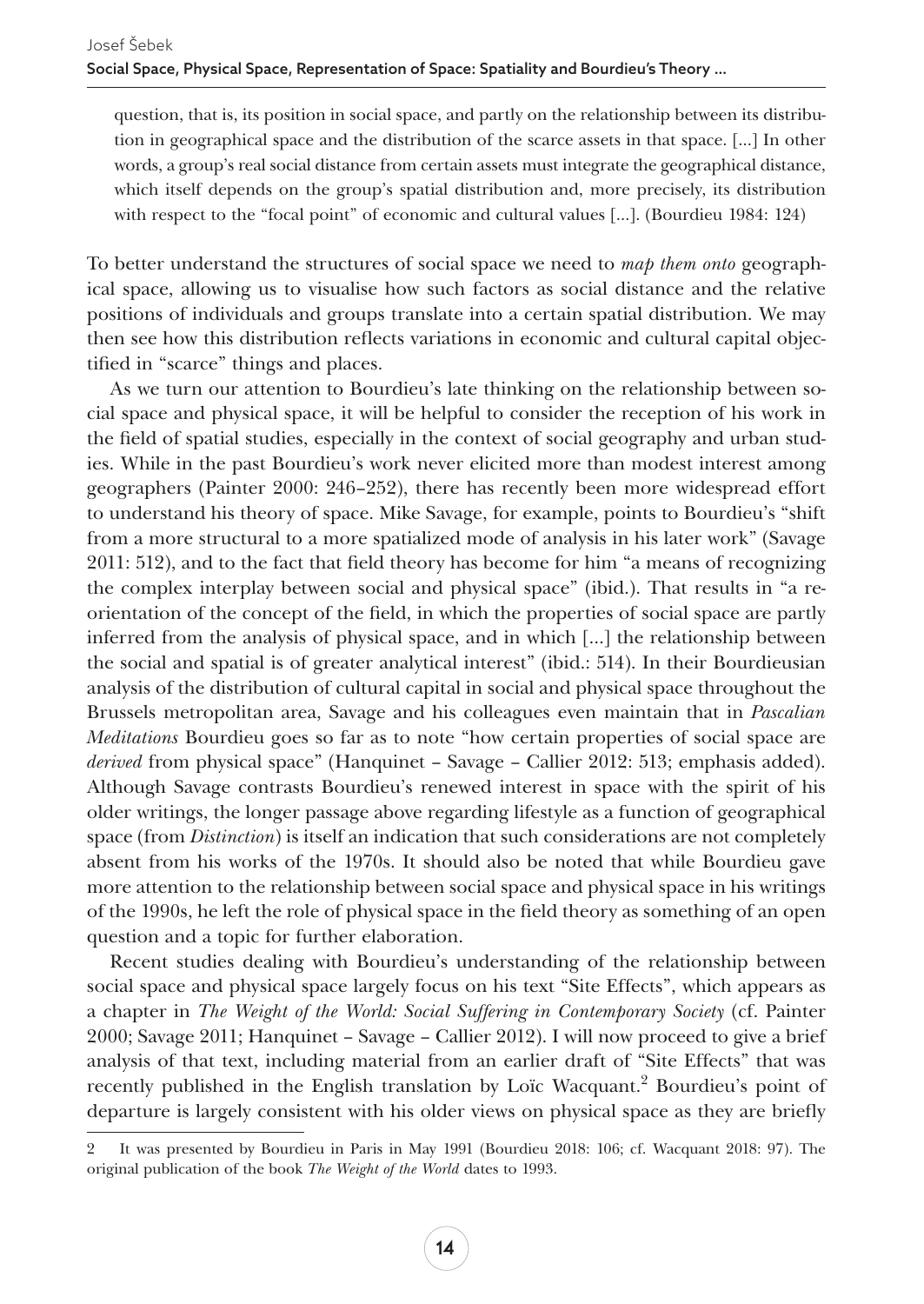sketched above. It is misleading, he argues, to focus only on the appearance of physical space (the ghetto, for example, as a place of social suffering). What we need rather is a "rigorous analysis of the relations between the structures of social space and those of physical space" (Bourdieu 1999a: 123). As bodies, social agents are not ubiquitous – not "in several places at once" –, but are necessarily "situated in a site", which is to say a specific physical and geographical place (ibid.). At the same time, they exist in the more abstract but equally objective social space. According to Bourdieu, "[a]n agent's position in social space is *expressed* in the site of physical space where the agent is situated" and the "social space translates into physical space, but the translation is always more or less *blurred*" (ibid.: 124; the first emphasis added). The possession of capital in the social space translates into physical space, understood as "appropriated physical space", by way of matching agents owning high amounts of capital with "scarce" goods and services (and vice versa). The social space is thus "objectified" or "reified" in physical space (ibid.). However, the relation between the social space and the appropriated physical space is *blurred*, the *expression* is not a one-to-one relationship – a work of displacement is always possible since, for example, proximity in the physical space does not necessarily express proximity in the social space. However, in circular motion, the appropriated physical space tends to be "gradually converted into mental structures" (ibid.: 126), so that "the habitat shapes the habitus [just as] the habitus […] shapes the habitat" (ibid.: 128).

In the lecture version of the text Bourdieu is even more explicit: "[s]ocial space tends to *retranslate* itself, in a more or less direct manner, into physical space in the form of a definite distributional arrangement of agents and properties" (Bourdieu 2018: 107; emphasis added), "the locus and the place occupied by an agent in appropriated social space are *excellent indicators* of his or her position in social space" (ibid.; emphasis added) and "[t]hough *social space* is not a physical space, it *tends to realize itself in a more or less complete and accurate fashion* in that space" (ibid.: 108; the second emphasis added). Thus the

[p]hysically realized (or objectified) social space presents itself as the distribution in physical space of the various kinds of goods and services but also of individual agents and groups physically localized (as bodies linked to a more or less permanent site) and endowed with higher or lower chances of appropriating these goods and services (depending on their capital and on physical distance to these goods, which itself depends upon their capital). It is this twofold distribution in space of agents as biological individuals and of goods that defines the differential value of the various regions of realized social space. (ibid.: 109)

In one instance (in the final version of the text as it appears in *The Weight of the World*), Bourdieu even seems to suggest an equivalence between the two "forms" of space, as a sort of "redefinition" of the concept of field: "different fields, or, if you like, the different, physically objectified social spaces" (Bourdieu 1999a: 125). As we have seen, these "physically objectified social spaces" are "appropriated social spaces", that is, geographical spaces conceived as "reifications" of social space and fields. Bourdieu points out that they "tend to be at least roughly superimposed" (ibid.), implying that objectified capital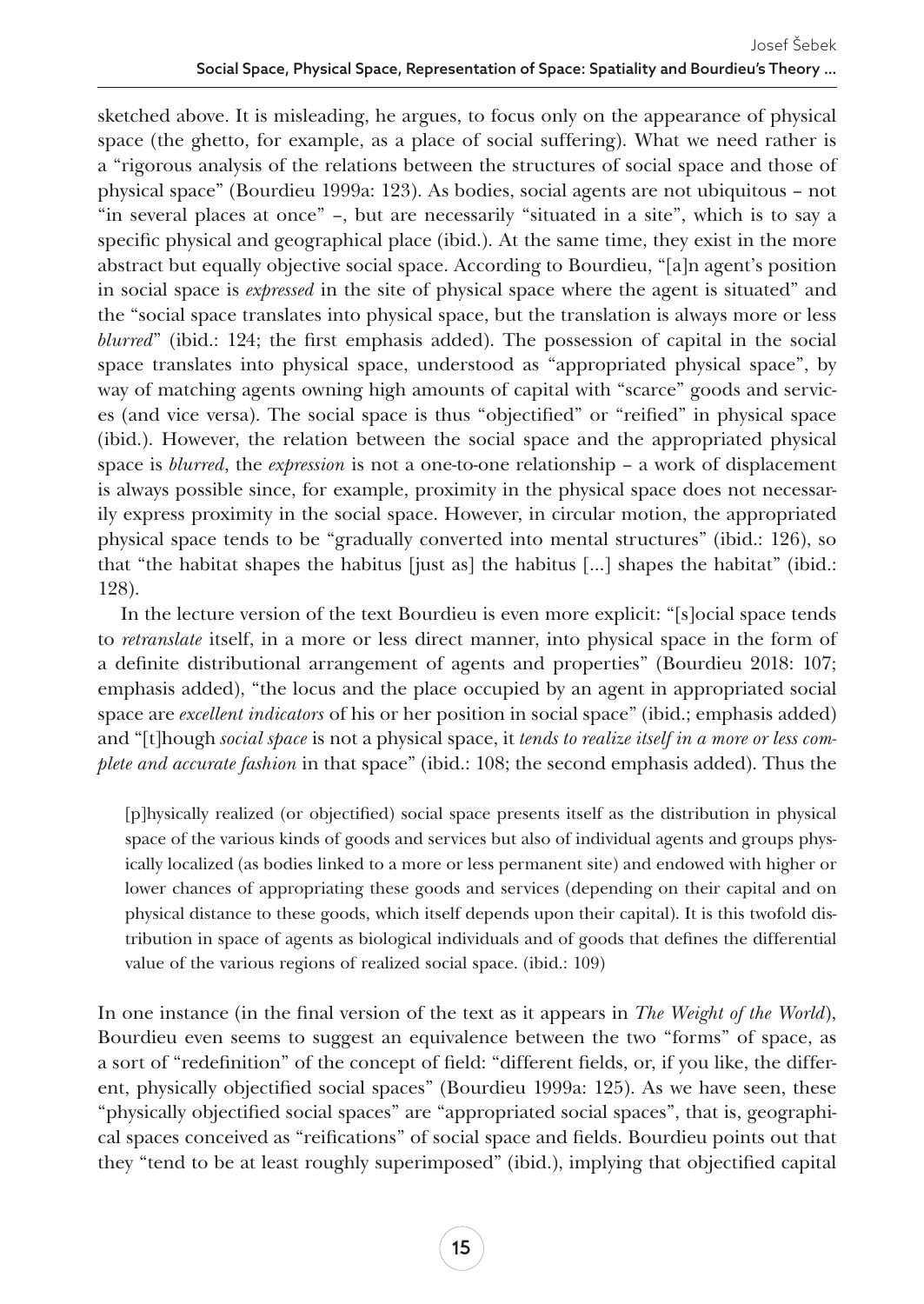generated in different social fields may accumulate in specific geographical locations. These locations tend to be perceived by social agents as *pars pro toto* of the dominant sectors of the respective field as well as the social space. The physically objectified capital shapes and informs the perceptions of agents, since "the imperceptible incorporation of structures of the social order undoubtedly happens, in large part, through a prolonged and indefinitely repeated experience of the spatial distance that affirms social distance" (ibid.: 126). Therefore

[b]ecause social space is inscribed at once in spatial structures and in the mental structures that are partly produced by the incorporation of these structures, space is one of the sites where power is asserted and exercised, and, no doubt in its subtlest form, as symbolic violence that goes unperceived as violence. Architectural spaces address mute injunctions directly to the body and, just as surely as court etiquette, obtain from it the reverence and respect born of distance, or better yet, from being far away, at a respectful distance. (ibid.)

To conclude this analysis, we might approach the issue from the opposite perspective, asking: May we effectively use the concept of the social space and field theory to analyse a particular physical and geographical space – we are thinking primarily of urban spaces –, without it "vanishing" in the analysis of the more theoretically relevant social space? It is precisely this approach that is proposed by Michel Pinçon and Monique Pinçon-Charlot. At the same time, they redirect the topic to Bourdieu's model of the literary field (to which I turn my attention in the last section of this paper):

To approach the city as a structured whole, as a space of relations, Pierre Bourdieu's theoretical system is of great use. […] [T]he social agents and groups are distributed spatially, albeit in a conceptually constructed theoretical space, yet one is quickly inclined to apply them in geographical fashion. This is something Pierre Bourdieu himself does not deny. […] In his analysis of "Paris of the *Sentimental Education*", Bourdieu demonstrates that […] the structures of the social space or of the specific fields inside this space [...] can be read in the geographical space, one that is itself hierarchised and structured homologically to the system of positions of social agents. The urban space is thus also a space of relations where places, neighbourhoods, and amenities are in dialogue, responding to and confronting each other. (Pinçon – Pinçon-Charlot 1994: 52)

## **4. Spatial Aspects of the Literary Field**

So far I have been concerned mainly with the social space, its visualisation, and its relation to physical space, and not with particular fields. It is clear that the spatial aspects of social space are pertinent to social fields as well, including the literary field with its specificities as a field of cultural production. Yet – as the last quotation indicates – Bourdieu's approach to spatial aspects of the literary field is interestingly layered; in fact the quotation does not deal with the relation of the literary field (as a segment of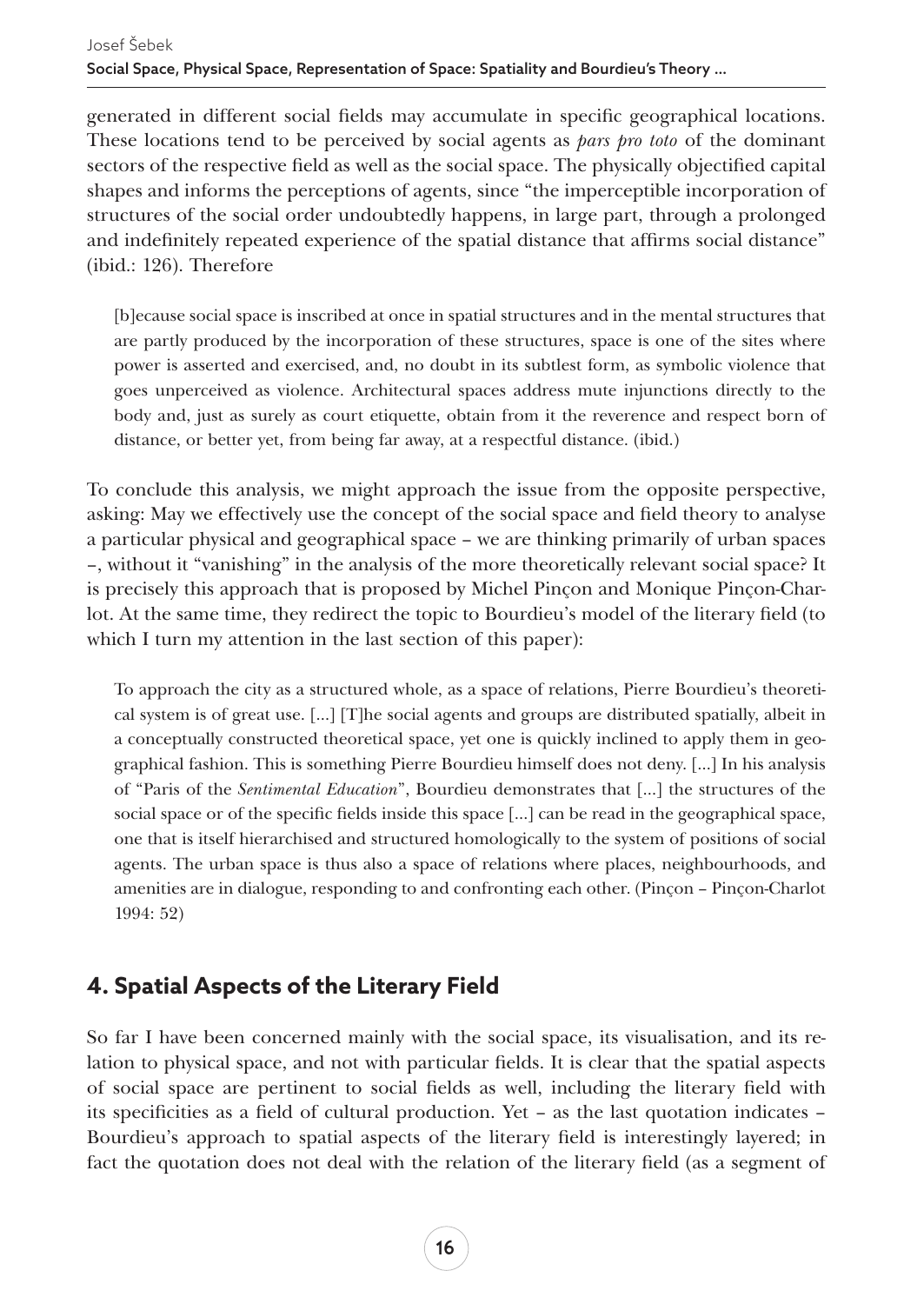the social space) to the physical space, but with the relation of social and geographical space as represented in a work of fiction – Flaubert's *Sentimental Education* (1869) – to the real social and geographical space as it exists outside the novel. Since this is perhaps the most interesting aspect of the relationship between social space/field and physical space in Bourdieu's book *The Rules of Art: Genesis and Structure of the Literary Field*, I will now discuss it in some detail.

Flaubert's *Sentimental Education* is the pivotal literary work in Bourdieu's book on the literary field. In Bourdieu's view, the novel presents a story which gradually reveals the structure, positions, and oppositions of the fictional social space represented in the text. In this sense, the novel is also a "sociological experiment" (Bourdieu 1995: 9–10), studying how characters endowed with a certain habitus and capital will behave in the social field, how their trajectories will evolve: "[…] the structure [of the social space] which organizes the fiction, and which grounds the illusion of reality it produces, is hidden, as in reality, beneath the interactions of people, which are structured by it" (ibid.: 14). Fiction has the "capacity […] to concentrate and condense in the concrete singularity of a sensitive figure and an individual adventure […] all the complexity of a structure and a history which scientific analysis must laboriously unfold and deploy" (ibid.: 24). In the first chapter of *The Rules of Art*, Bourdieu offers a visual schema for the positions and character trajectories of *Sentimental Education* in the social space ("field of power"), plotting characters' names according to their groupings, which are based in turn on their affiliation with certain segments of the social field as it changes throughout the novel (ibid.: 6).

However, the structure that is revealed "in the concrete singularity of a sensitive figure" not only serves as a general example of the way the social world may be represented and clarified but, according to Bourdieu, also has a particular relation to the real social space and time that Flaubert drew on for the setting of his novel. It is the result of Flaubert's extraordinary *objectification of the self*, his "autoanalysis" or "socioanalysis" (ibid.: 25), whereby he makes manifest the structure of the social field he is part of: "[…] the author is led to uncover the most deeply buried structure – the most obscure because it is the most directly linked to his primary investments – which is at the foundation of his mental structures and his literary strategies" (ibid.: 25). Therefore "[…] *Sentimental Education* reconstitutes in an extraordinarily exact manner the structure of the social world in which it was produced and even the mental structures which, fashioned by these social structures, form the generative principle of the work in which these structures are revealed" (ibid.: 31–32). *Sentimental Education* thus reveals – in a specifically literary manner – the structure of the literary field and other fields of cultural production (including the field of power) in which Flaubert, as a writer, was a social agent.

The schematisation of the novel's "field of power" mentioned above (ibid.: 6) represents one of the forms in which we may visualise the social space and/or fields, yet it does not give much importance to physical space (that is, the physical setting of the novel). However, there is one more schema in the introductory chapter of *The Rules of Art*: the map of Paris referred to by Michel Pinçon and Monique Pinçon-Charlot in the passage quoted above (ibid.: 41). On this map of the central area of Paris, Bourdieu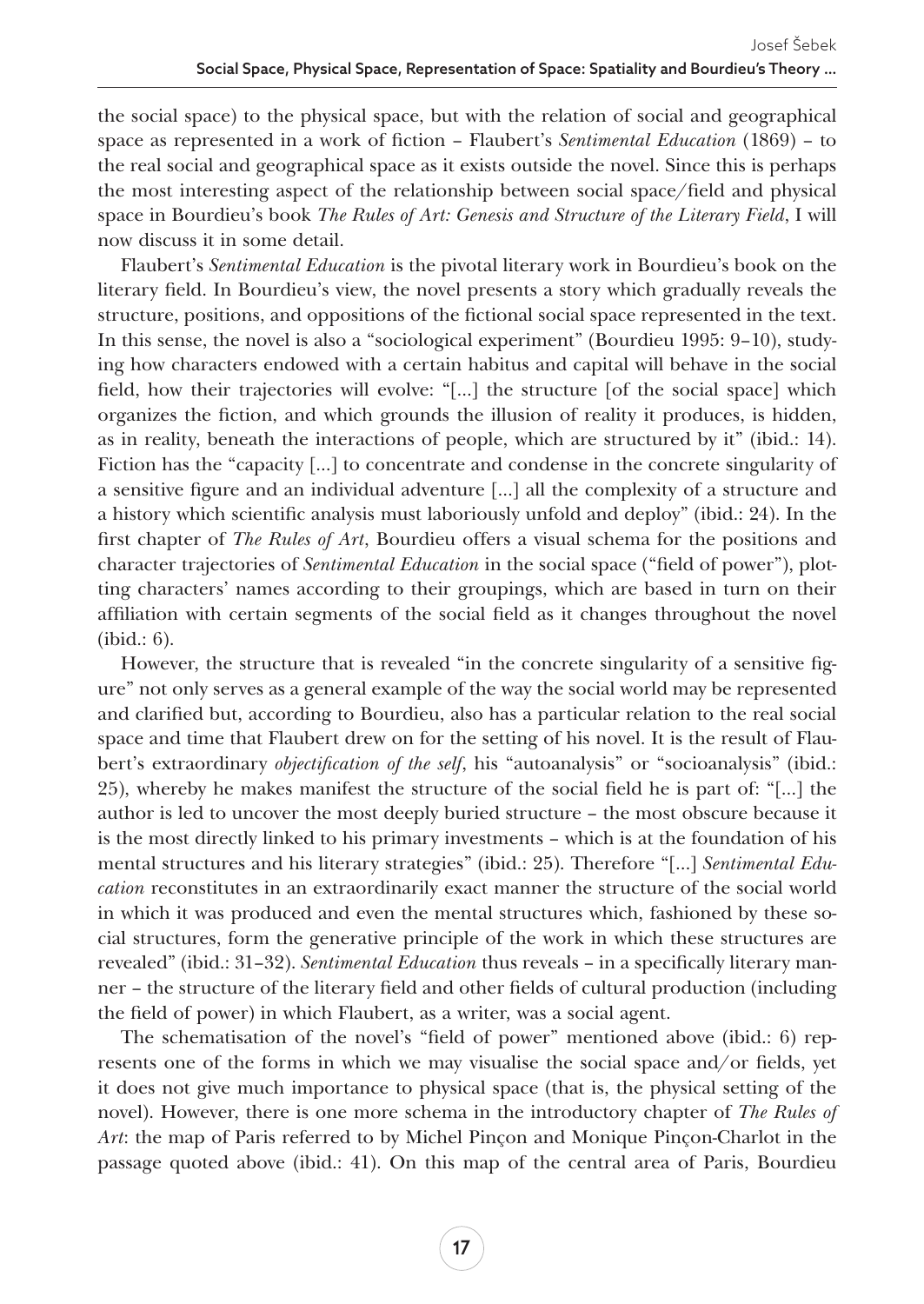plots the three main districts of social *and* geographical space represented in the novel, as well as the locations and spatial trajectories of the principal characters. Geographical localisations in this context express the objectified, reified social space; to reside in a certain borough of the city not only expresses a position in the social space but also, through the recognition of other agents, helps to strengthen and solidify this position. Position in the geographical space is a form of capital in itself. Bourdieu writes about a "*structured and hierarchised space*" (ibid.: 43) – in this case, it is an example of the way geographical space quite literally *expresses* crucial structural relations within the social space ("field of power").

Here we find all three types of space with which we have been preoccupied in this paper – the social space/field, spatial representation of social space/field, and physical/ geographical space – interacting in a complex interplay of representations. According to Bourdieu, the novel represents – is a synecdoche of – real social space at a particular historical moment. We may thus think of it as arising directly from Flaubert's excellent socioanalysis. The schema of the "field of power" (ibid.: 6) is a visualisation of social space as it is represented in the novel. Given Bourdieu's understanding of the relationship between fictional and real social space, we may further consider how it points beyond the fiction. The map (ibid.: 41) represents Paris as a real geographical and historical space, with the social space of the novel mapped onto  $it - a$  move that is consistent with Bourdieu's interpretation of *Sentimental Education* as a non-trivial representation of historical social space. In other words, this map represents Flaubert's representation of the fictional social space of the novel which, according to Bourdieu, is a representation both of a real historical social space, and of the interactions of agents and objectifications of capital in a real geographical space.

We have so far been discussing the introductory chapter of *The Rules of Art* – which, in relation to the role of space in Bourdieu's theory of the literary field, is arguably the most interesting part of the book. But how is the relation of the literary field to physical space played out in the rest of this work? The differentiation of social space/field, physical space, and their relation to Bourdieu's visual schemata, which I have dealt with in previous sections of this paper, applies to the analysis of the literary field as well. The literary field can be identified neither with the physical space nor with its visualisation in a schema. The role of physical space seems to diminish in the book, giving way to the complex elaboration of the theory and history of the literary field as part of the social space.

However, spatial aspects remain present throughout the text, and while the literary field does not, properly speaking, exist in physical space, it does tend to "aggregate" or "reify" at certain places, especially insofar as these places express positions and oppositions within the literary field. Some places articulate both social space *and* geographical space (cf. the map on p. 41); in addition to those already mentioned above, Bourdieu lists salons, cafés, *brasseries*, and editorial offices. Salons are "places where writers and artists can gather together as kindred spirits and meet the powerful – thereby making real, through direct interactions, the continuity from one end of the field of power to the other"; and "through the exchanges that take place there [the salons are] genuine artic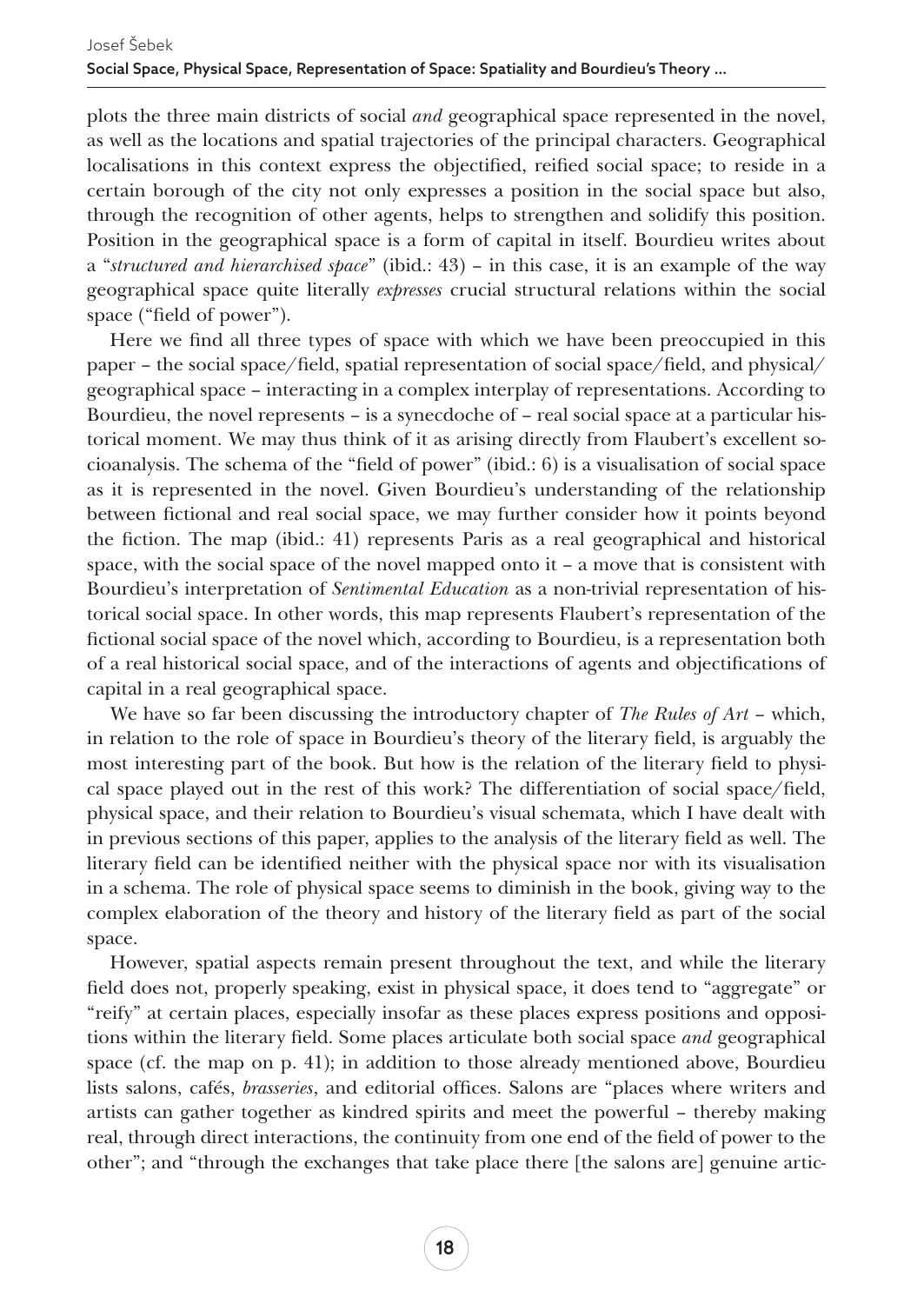ulations between the fields" (ibid.: 51). Not only do salons express positions simultaneously in the literary field, artistic field, and field of power (since they are meeting places for agents from a variety of fields), they also allow for exchange and articulation of these different, yet – at least partially – homologous fields. Similarly, diverse writers make provisional meeting places "[i]n the small circles of bohemia, in cafés like the Voltaire and the Momus, or at the editorial offices of small literary journals like the *Corsaire-Satan*" – writers that are "destined for divergent fates" (ibid.: 73). The *brasseries* Divan Le Peletier and the Paris, and *La Revue de Paris* serve as meeting places for "writers who are already more or less consecrated and dedicated to art for art's sake"; by contrast, the *brasseries* Andler and Martyrs are meeting places for the literary realists. Yet, Bourdieu argues, "the two groups are not rigorously separated and there are frequent movements from one to another", and some authors may be found at any of the four *brasseries* (ibid.: 76; cf. 90). When two or more social agents who occupy a similar position in the field find themselves in the same geographical space, their interactions contribute to expressing and negotiating these positions. Yet Bourdieu's relatively marginal observations on "places" in the book would lead us to believe that such considerations serve only a secondary role in his theory, and the fact that an agent frequents this or that physical geographical place is not in itself of great importance for his argument. These passages also reveal a certain bias: two or more authors who may meet at a *brasserie* may in fact adopt contrasting aesthetic positions, and the groups may be provisional or intrinsically diverse (cf. the principle discussed in the previous section by which co-occurrence in physical space does not necessarily imply proximity in social space, and may even hinder our ability to make sense of the social space).

Furthermore, although the literary field certainly can and does "materialise" in the kinds of places mentioned in the preceding paragraph, as a structure defined predominantly by the mutual position of genres, styles, and other aesthetic choices adopted by its social agents (cf. schemata of the field, ibid.: 122, 124), it cannot be adequately conceptualised in terms of geographical space. The dominant form in which a position is adopted or in which it "materialises" is the literary work. Yet the literary work as such does not exist in physical space in any ordinary way. Even the material object of a book is a "carrier" of – and not fully identifiable with – the work. We can say therefore that in the literary field there is a dialectic between, on the one hand, the need for agents to exist and interact in certain significant physical places, and, on the other, the non-physical character of the work through which the positions are primarily adopted. Moreover, physical interactions between agents in the literary field combine with other interactions that are mediated not only by literary texts but also by institutions and practices as diverse as literary criticism, programs and polemics, literary prizes, etc. Also the mediated image of the author becomes increasingly important not only in relation to the general public but also to the literary field and its agents.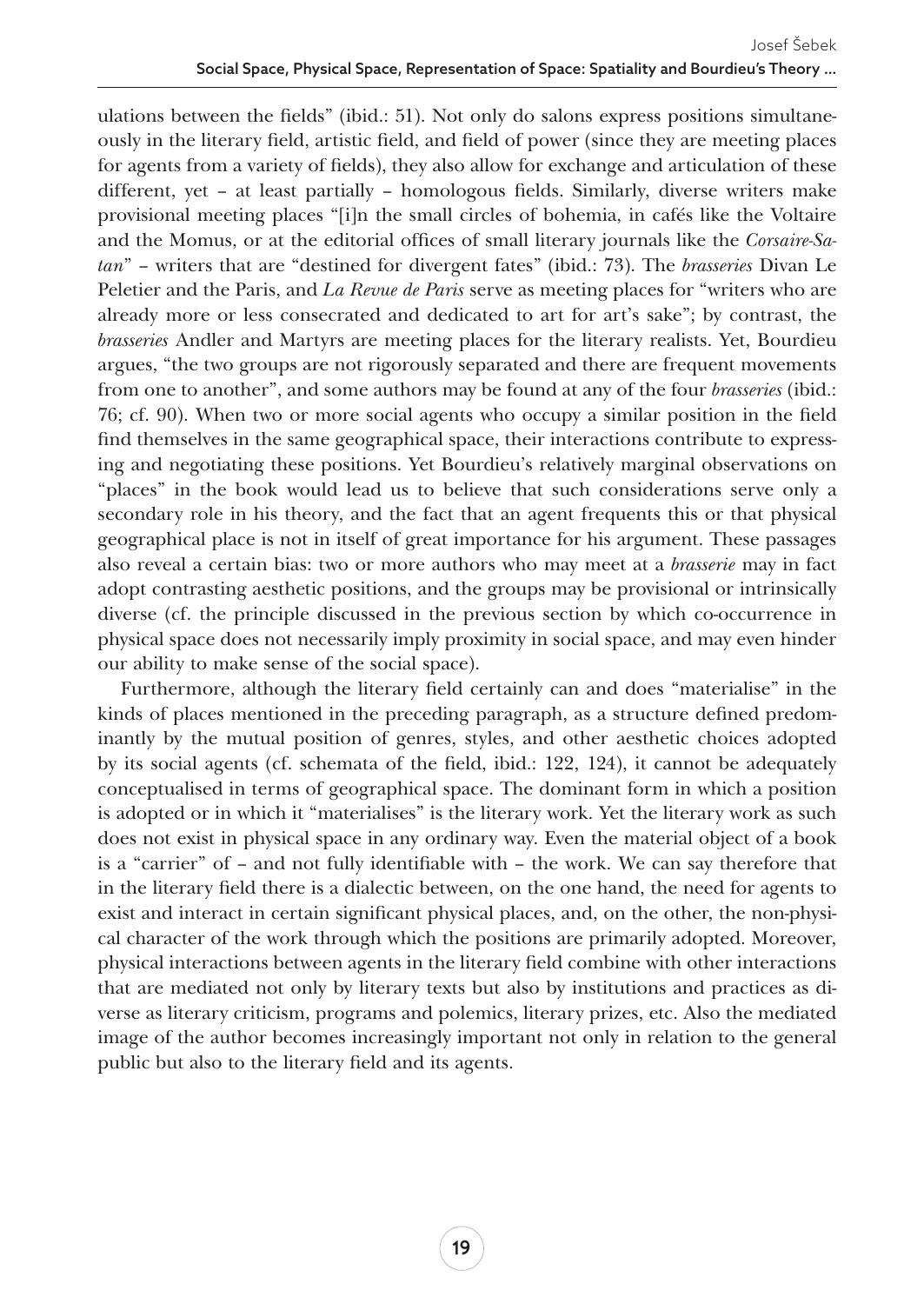## **Conclusion**

In this paper I have dealt almost exclusively with the social space or field, defined implicitly by its national borders. This line of inquiry could be extended to relations among different fields, between field and non-field, as well as to transnational fields. Furthermore, following the path suggested by Michel Pinçon and Monique Pinçon-Charlot, the problem could be reversed: How are the many places of social interaction in an urban environment related to a particular literary field and/or other fields? This direction had already been indicated by Bourdieu in his chapter "Site Effects" in *The Weight of the World*, and in the lecture by Bourdieu that is discussed above. However, I am convinced that the awareness of the non-identity between the social space/field, the representation of social space/field, and the physical and geographical space, and the complicated relations between them as I have dealt with it in the preceding argument need to be the starting point for any discussion of spatial aspects in Bourdieu's field theory, including his theory of the literary field.

## **Literature**

- Bourdieu, Pierre (1977): Outline of a Theory of Practice. Transl. Richard Nice. Cambridge: Cambridge University Press [1972].
- Bourdieu, Pierre (1984): Distinction: A Social Critique of the Judgment of Taste. Transl. Richard Nice. Cambridge, MA: Harvard University Press [1979].
- Bourdieu, Pierre (1990a): The Logic of Practice. Transl. Richard Nice. Stanford, CA: Stanford University Press [1980].
- Bourdieu, Pierre (1990b): Social Space and Symbolic Power. In: Bourdieu, Pierre: In Other Words: Essays Toward a Reflexive Sociology. Transl. Matthew Adamson. Stanford, CA: Stanford University Press, pp. 123–139 [1986].
- Bourdieu, Pierre (1993): Some Properties of Fields. In: Bourdieu, Pierre: Sociology in Question. Transl. Richard Nice. London: Sage, pp. 72–77 [1987/1976].
- Bourdieu, Pierre (1995): The Rules of Art: Genesis and Structure of the Literary Field. Transl. Susan Emanuel. Stanford, CA: University of California Press [1992].
- Bourdieu, Pierre (1997): The Forms of Capital. Transl. Richard Nice. In: Halsey, A. H. [et al.] (eds.): Education: Culture, Economy, and Society. Oxford: Oxford University Press, pp. 46–58 [1986].
- Bourdieu, Pierre (1999a): Site Effects. In: Bourdieu, Pierre [et al.]: The Weight of the World: Social Suffering in Contemporary Society. Transl. Priscilla Parkhurst Fergusson et al. Stanford, CA: Stanford University Press, pp. 123–129 [1993].
- Bourdieu, Pierre (1999b): Une révolution conservatrice dans l'édition. In: Actes de la recherche en sciences sociales, no. 126–127, pp. 3–28.
- Bourdieu, Pierre (2000): Pascalian Meditations. Transl. Richard Nice. Stanford, CA: Stanford University Press [1997].
- Bourdieu, Pierre (2004): Science of Science and Reflexivity. Transl. Richard Nice. Chicago: University of Chicago Press [2001].
- Bourdieu, Pierre (2018): Social Space and the Genesis of the Appropriated Physical Space. Transl.